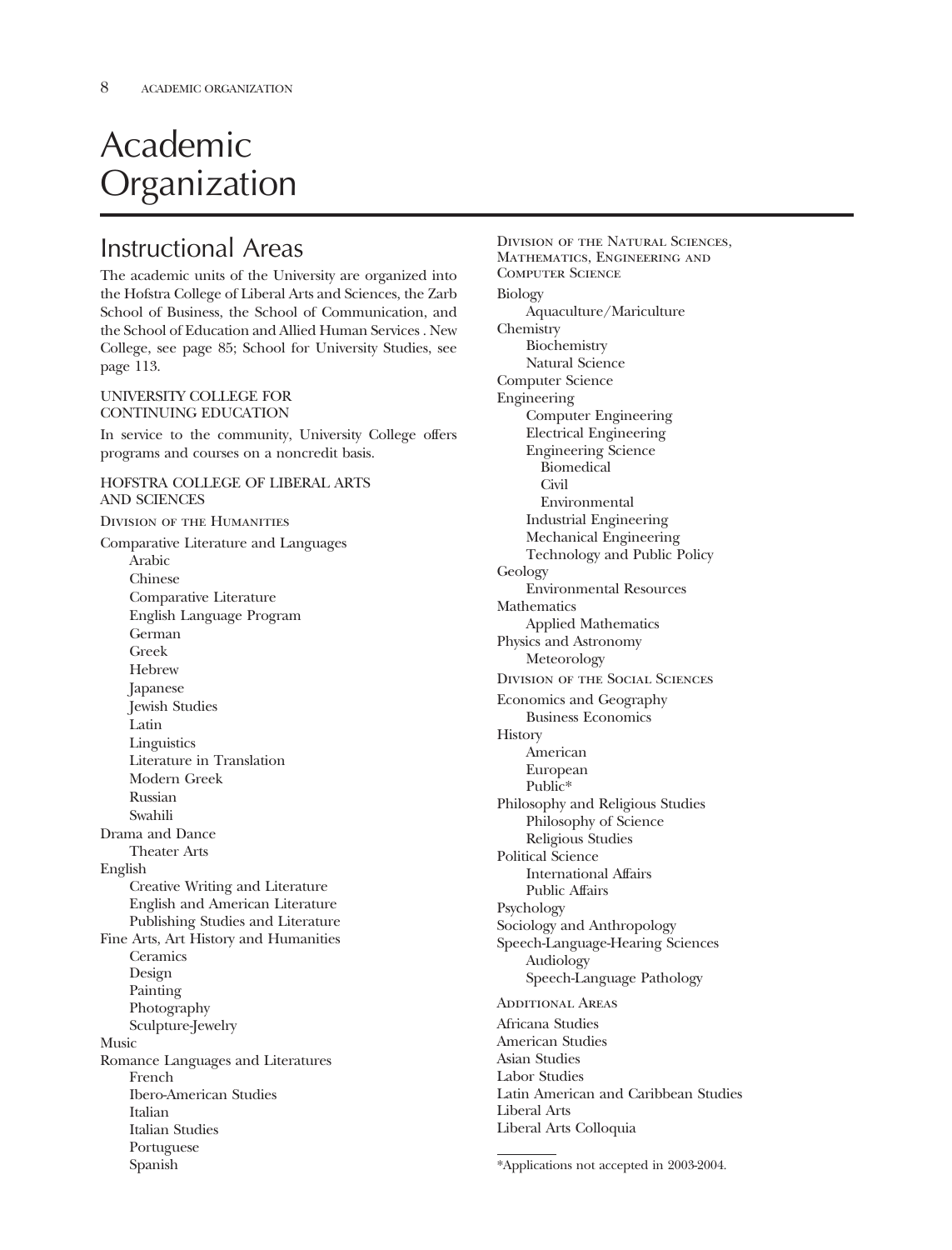Middle Eastern and Central Asian Studies Military Science Physician's Assistant Studies Women's Studies

#### NEW COLLEGE

A small, interdisciplinary liberal arts college where students study for the Bachelor of Arts degree in humanities, natural sciences, social sciences, creative studies or interdisciplinary studies. Students have opportunities for individual study on campus and internship projects off campus as well as classroom course work and study abroad. The College offers a graduate program in interdisciplinary studies. Students have access to all University resources.

Complementary and Ancillary Programs Off-Campus Education University Without Walls

#### FRANK G. ZARB SCHOOL OF BUSINESS

Accounting, Taxation, and Business Law Business Computer Information Systems and Quantitative Methods Finance Management, Entrepreneurship, and General Business

#### SCHOOL OF COMMUNICATION

Marketing and International Business

Audio/Video/Film Audio/Radio Video/Television (Note: B.A. and B.S.) Film Studies and Production Video/Television and Business Video/Television and Film Journalism and Mass Media Studies Print Journalism Broadcast Journalism Public Relations Speech Communication and Rhetorical Studies

Speech Communication Education

### SCHOOL OF EDUCATION AND ALLIED HUMAN SERVICES

Counseling, Research, Special Education, and Rehabilitation Special Education Curriculum and Teaching Elementary Education Early Childhood Secondary Education Art (K-12) Business English Foreign Languages Mathematics Music (K-12) Science Social Studies Speech Communication

Foundations, Leadership and Policy Studies Educational Studies Program Foundations of Education Health Professions and Family Studies Community Health Health Education School Health Education Literacy Studies Physical Education and Sport Sciences Athletic Training Exercise Specialist Physical Education Teaching of Physical Education

#### SCHOOL FOR UNIVERSITY STUDIES

The Freshman Division provides a unique frst year collegiate curriculum for high school graduates requesting or requiring a structured approach to a university undergraduate education.

The Transfer Division enrolls a limited number of students with college experience not at Hofstra University whose academic potential is best realized through a structured initial year.

The PALS Division provides skills workshops and other forms of assistance to students with professionally diagnosed learning disabilities.

The Degree Division enables part-time students, as well as traditional students, to fulfll the requirements of a Bachelor of Arts degree in a more fexible manner than is available at most universities.

### HONORS COLLEGE

A thirty-credit undergraduate program leading to honors designations at graduation. The Honors curriculum offers a twelve-credit frst year program, honors seminars, and the opportunity to do honors-level work in any undergraduate major or concentration. (See page 118)

### SATURDAY COLLEGE AT HOFSTRA

Serves mature, nontraditional students, allowing them to earn an undergraduate degree in four years without interrupting their career and family responsibilities. (See page 278)

### University Advisement

The University recognizes that it has an advisement responsibility from the time a student expresses an interest in enrolling until the time of graduation. It has, therefore, established the Center for University Advisement, responsible for various advisement functions and services. For full details, see page 14.

### Full-Time Study

Hofstra University has a full-time undergraduate student body of approximately 8,000 students usually attending classes between the hours of 7 a.m. and 11 p.m., Monday through Thursday, and between 8 a.m. and 3 p.m. on Friday. Some part-time undergraduates and graduates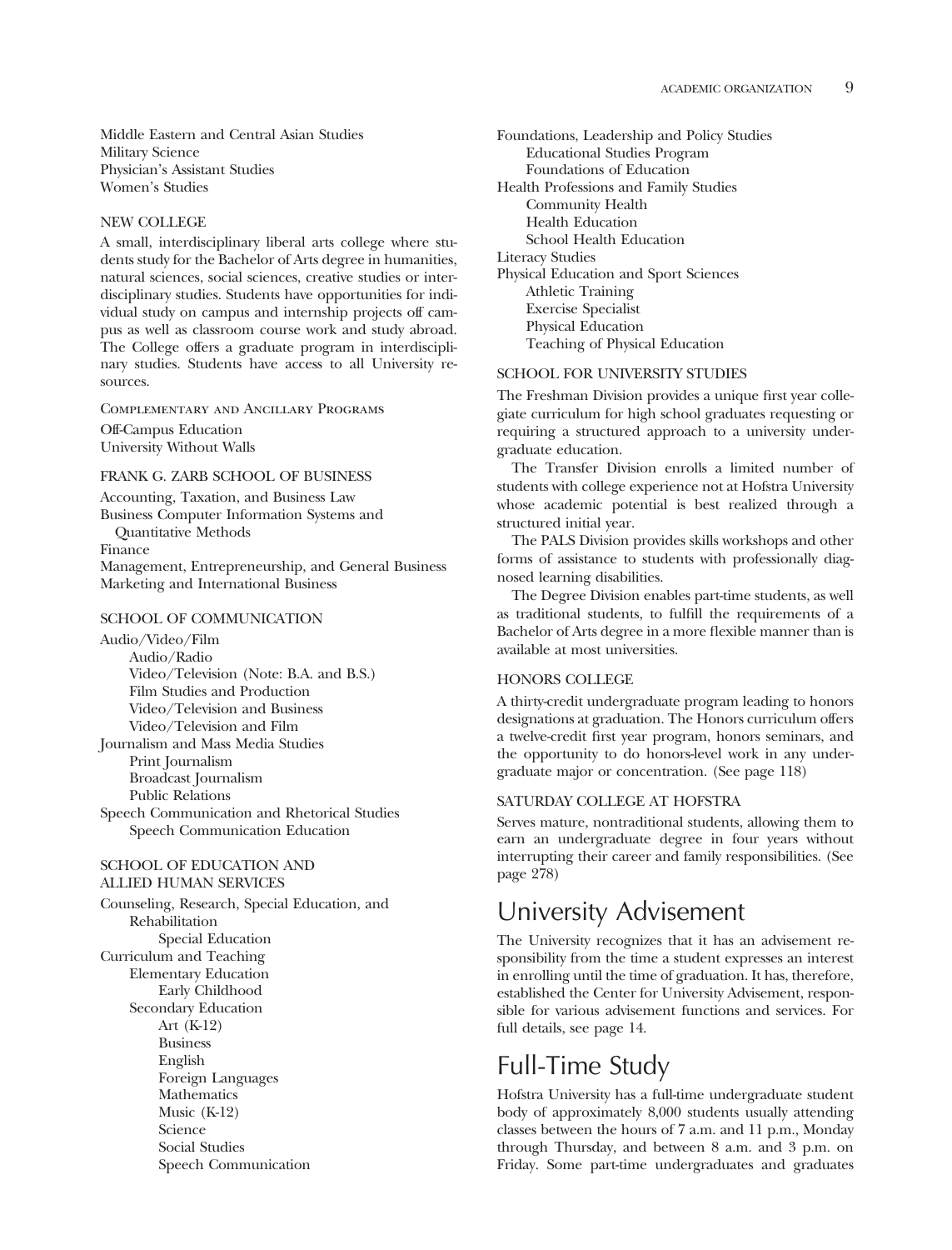also attend during these hours. The regular day program is organized into two ffteen-week semesters. The average full-time student (registered for 12 to 17 semester hours) completes all course work for the degree in four academic years.

## Part-Time Study

Hofstra University encourages the enrollment of undergraduate part-time students who vary greatly in age and educational objectives. Primarily, these students are older than the typical full-time day undergraduates, have major responsibilities outside the University, have gaps between their high school graduation and attending college, or between attending one college and another. They attend college on a part-time basis and attend in the evening. There are, however, many variations to these patterns, and individual needs—such as the needs of those who must attend during the day— can be accommodated. All regular degree requirements and academic standards of the University apply to part-time students.

Part-time students with no previous college credits generally require six to eight years to complete all requirements for bachelor's degrees. They usually enroll in two or three courses, totaling 6 to 9 semester hours of credit, each semester. Although part-time study is intended primarily for students who plan to earn degrees, enrollment is open to students who wish to further their education in specifc areas if they meet admission and course requirements.

Requests for information or course schedules for evening programs should be directed to the Office of Admissions. Semester schedules include pertinent information on admission and registration procedures. The Office is open Monday through Thursday, 9 a.m. to 8 p.m.; Friday, 9 a.m. to 5 p.m., and on Saturday, 9 a.m. to 2 p.m. throughout the year for assistance with academic questions.

# January Session

The emphasis of this mini-semester (a three-week session starting the frst week in January) is on diversity—there are beginning, advanced and courses of general interest; courses earning up to three credits; day, evening and weekend courses; on-campus and off-campus courses and courses which involve travel.

Students attending this session may not earn more than three semester hours of credit or four semester hours of credit if offered on that basis.

Students may attend the January Session on one of four bases:

- 1. as former or continuing students in good standing;
- 2. as students who are attending the University for the frst time;
- 3. as visiting students from other accredited colleges or universities provided they are enrolled and are in good standing at those institutions (visiting students expecting to transfer credits earned during the January Session to another college should get advance official

approval from that institution for course work to be taken);

4. high school graduates interested in taking a course.

Information on registration, tuition and fees, course offerings, schedules, etc., can be found in the January Session Schedule, which is available upon request from the Office of Admissions.

### Summer Sessions

The University offers a full program of day and evening undergraduate courses during two separate fve-week academic sessions, and one three-week session each summer. Day and evening classes usually meet Monday through Thursday.

No undergraduate student may enroll in one summer session for more than 6 semester hours, or if 3 and 4 credit hour courses—7 semester hours. For the threeweek session, no undergraduate student may take more than one 3 or 4 credit course. Exceptions to the above may be granted when special circumstances and the student's special capacities for the work permit. Written approval is required of the dean of the academic unit of the major or proposed major feld of study.

Students may obtain credit on their Hofstra records for courses taken in the summer session at another accredited institution if the courses have been approved in advance by the appropriate department and the Office of Academic Records, and are in accordance with the Advanced Standing Policy and the Graduate Transfer Regulations set forth in the Hofstra *Bulletin.* 

Visiting students are permitted to attend Hofstra University summer session(s) provided they are enrolled at another accredited college or university. Students expecting to transfer summer credits to another institution should get advance official approval of their selection of courses from that college. A special application form for visiting students can be found in the *Summer Sessions Bulletin*, which is available in the Office of Admissions. On request, an official transcript of all credits earned is forwarded to each visiting student's college after the summer sessions. There is no fee for an official transcript sent to a third party; for a student copy, the cost is \$3 per transcript.

Details of the course offerings and schedules, as well as information about residence halls, may be obtained by inquiring at the Office of Admissions.

### University College for Continuing Education

Hofstra University's Continuing Education program makes available to the Long Island and surrounding communities a broad range of workshops, seminars, conferences, lectures, events, and courses in the arts, business, computer science, humanities, sciences, legal studies, test review, sports and recreation. These noncredit programs are oriented to diverse audiences: adult and youth, professional and general, experienced and novices, indeed all those interested in learning more about their world, their society, and themselves.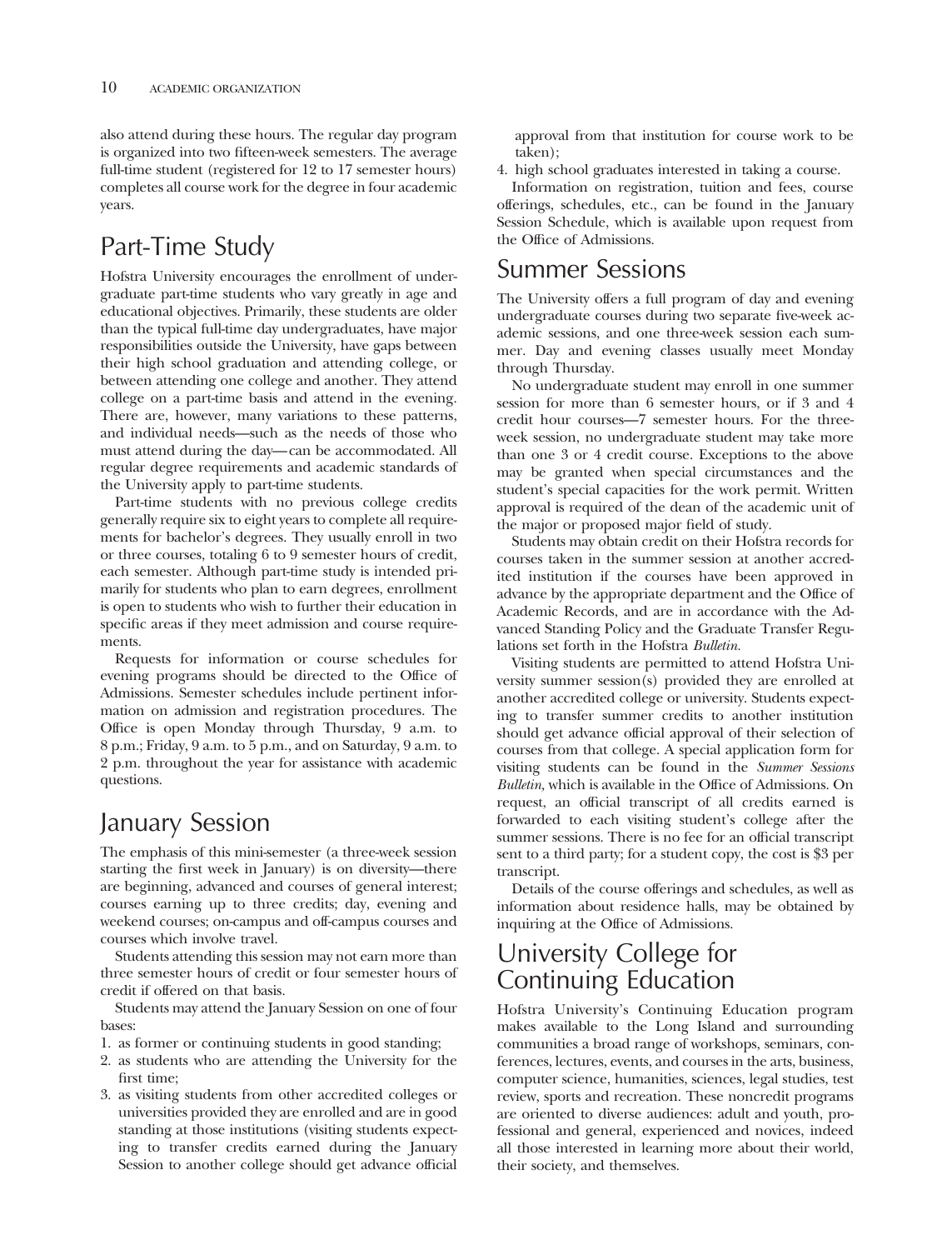Listed below are some of the major programs being offered throughout the year. Detailed brochures on all curricula are available in the University College Office. For additional information, telephone (516) 463-5993 or write to University College, 250 Hofstra University, Hempstead, NY 11549. Regarding the Summer Program, courses are offered from May 15 through August 31 for both learning and leisure. Courses and trips are scheduled during the day, evening, and weekends. Details of course offerings, schedules, and copies of the Summer *Bulletin* may be obtained by calling University College at (516) 463-5993.

#### **DIVISION OF PROFESSIONAL DEVELOPMENT**

**ALLIED HEALTH** encompasses several programs for professionals seeking training, basic and more advanced, in their feld of expertise. In some cases, registrants earn a certifcate, license renewal, or continuing education units applicable to their professional association. Courses of study include the Deaf Studies Certifcate Program, the Medical Massage Therapy Conference, Certifed Alcohol and Substance Abuse Counselor, and the Personal Trainer Fitness Instructor Program.

**CENTER FOR BUSINESS STUDIES** offers courses, seminars, conferences, workshops and certifcate programs in areas such as insurance, real estate, fnancial planning, pensions, personal investment, direct marketing, credit management, purchasing management, management, nonproft management, small business, entrepreneurship, employee benefts, appraising, travel agent training, career development facilitation, and other business education felds.

Several insurance programs are offered in cooperation with professional societies amongst them: preparation courses for the CLU (Chartered Life Underwriter) designation and ChFC (Chartered Financial Consultant) designation are offered as well as preparation courses for the CPCU (Chartered Property and Casualty Underwriter), ARM (Associate in Risk Management), and AIC (Associate in Claims) designations. The Insurance Brokers and Agents Qualifying Course, and the Health Insurance Agents Training Course meet New York State requirements as well as provide continuing education credits for those holding New York State licenses.

Real estate programs are offered to meet New York State licensing requirements for real estate appraisers.

CEBS Program (Certifed Employee Beneft Specialist) is designed for those active in the feld and interested in earning the professional designation.

**ACCOUNTING CERTIFICATE PROGRAM (ACP)** enables college graduates to become accountants, usually for either public accounting or industry, and helps them meet some of the State requirements for taking the CPA examination. Participants in this program learn the basic concepts, techniques, and skills required to understand and practice accounting.

**FINANCE CERTIFICATE PROGRAM (FCP)** offers three concentrations all of which enable graduates to be eligible for positions with brokerage houses, corporations, government agencies, not-for-proft institutions, insurance frms, and investment banks. Graduates may also be able to use these courses to fulfll the prerequisites for admittance to the CFA examination.

**GENERAL MANAGEMENT CERTIFICATE PROGRAM (GMCP)** enables graduates to advance their careers by developing high-level competencies as managers. Individuals who have recently assumed responsibility for coordinating the work of others, as well as those preparing for promotion to supervisory positions, will beneft from the GMCP.

**HUMAN RESOURCES MANAGEMENT CERTIFICATE PROGRAM (HRMCP)** offers individuals the opportunity to pursue a career in the feld of human resources management. Graduates of the program become eligible for positions in a variety of business entities including corporations, notfor-proft institutions, and government agencies in both domestic and international markets.

**INTERNATIONAL BUSINESS CERTIFICATE PROGRAM (IBCP)** prepares graduates to work at a variety of exciting positions such as international fnancial managers, import/export managers, foreign subsidiary managers, international human resources managers, international trade managers, and others depending on prior experience and education.

**LABOR STUDIES CERTIFICATE PROGRAM (LSCP)** Labor Studies is an interdisciplinary program designed to offer students a broad background in the multiple perspectives on and different analytical approaches to labor issues in a international context. The program coordinates courses from departments throughout the University, and includes opportunities for independent course work and internships with business frms, nonproft agencies and labor unions. It prepares students for graduate programs in labor and industrial relations and in related areas of business, education, law, public administration and the social sciences, as well as for a wide range of careers in business, government, law, teaching, and labor unions.

**MARKETING CERTIFICATE PROGRAM (MCP)** offers two concentrations for college graduates. One concentration focuses on marketing management and prepares students for positions in a variety of settings, such as direct marketing, international marketing, retail management, and marketing research. The other focuses on marketing media with emphasis on television and print advertising.

#### **COMPUTER STUDIES**

**CERTIFICATE IN BUSINESS INFORMATION SYSTEMS (CBIS)** is a one-year 19 credit program which prepares college graduates for career opportunities in systems analysis and information resources management. Students learn to analyze business needs and procedures in order to design a system of computer-based tools to simplify business functions and improve productivity.

**CUTTING-EDGE COMPUTER COURSES** consist of evening, day, and weekend hands-on instruction at programs in the most popular applications and programming languages including Windows, Excel, Word, Powerpoint, C,  $C_{+}+$ ,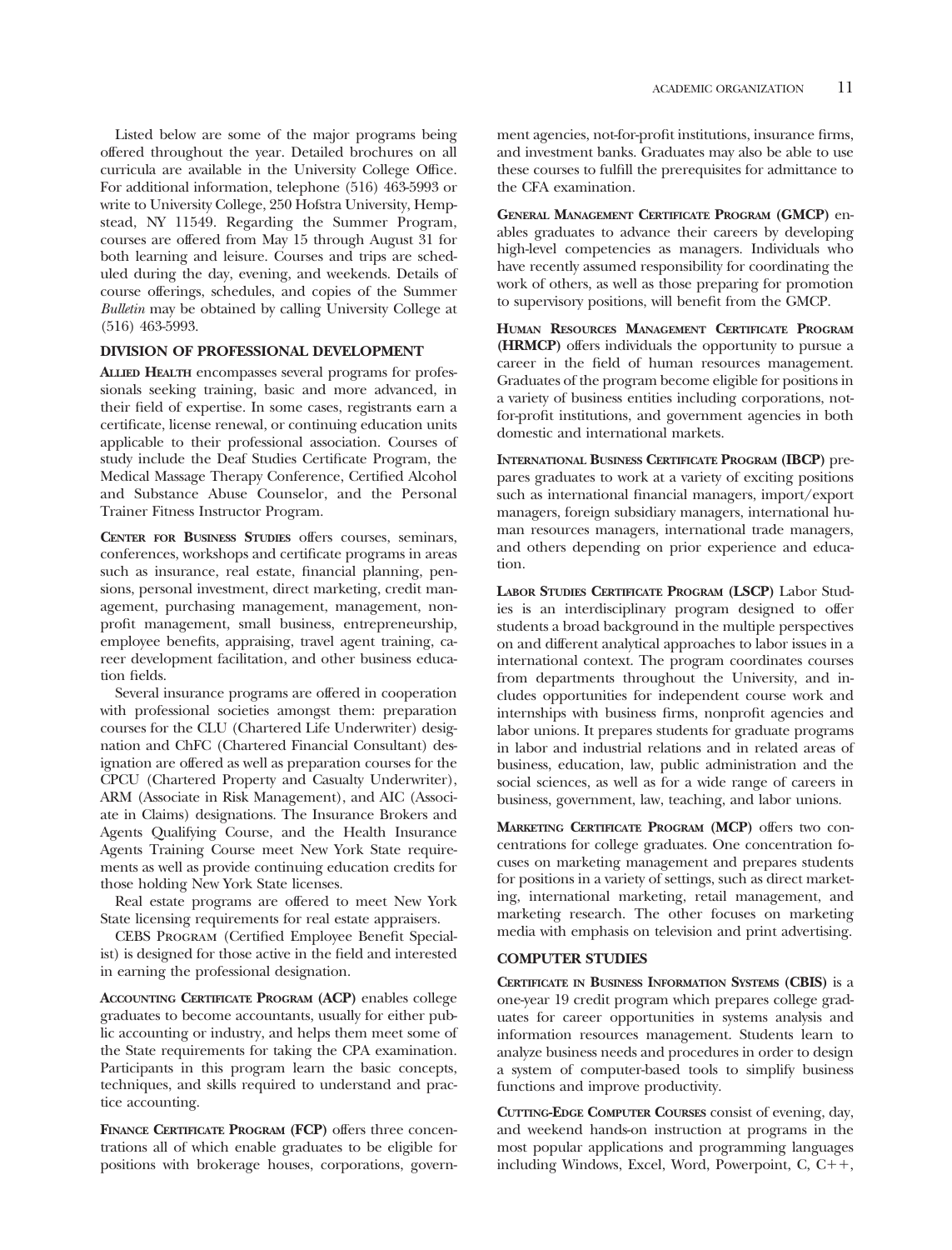Java, Visual Basic, e-commerce, and database design. These courses aid the computer user to keep pace with the latest trends in technology.

**NON-CREDIT COMPUTER CERTIFICATE PROGRAMS** are specifcally designed to meet a variety of needs for new computer users. The nine programs are:

- 1. Certifcate in Project Management (CPM)
- 2. Oracle Certifed Associate (OCA)
- 3. Oracle Certifed Professional (OCP)
- 4. Certifcate in Database Design (CDBD)
- 5. Certifcate in Contemporary Programming (CCP)
- 6. Certifcate in E-Commerce (CEC)
- 7. Certifcate in Graphic Design (CGD)
- 8. Certifcate in Web Page Design (CWPD)
- 9. Certifcate in Business Uses of Computers (CBUS)

**PARALEGAL STUDIES CERTIFICATE PROGRAM** is a four-month day, or nine-month evening program which prepares those with an associate's or bachelor's degree for career opportunities in law frms, corporations, banks, insurance companies, government agencies, and the courts. Students may also participate in an optional internship program designed as a practical application of and supplement to their classroom training.

**LEGAL NURSE CONSULTANT CERTIFICATE PROGRAM** is a tenmonth day, or nine-month evening program which prepares registered nurses who possess current nursing licenses and three or more years of clinical experience to begin legal consulting careers. An emerging profession, career opportunities range from working independently to supporting hospitals to providing expertise to law frms. Students may also participate in an optional internship program designed as a practical application of and supplement to their classroom training.

### **DIVISION OF CONTINUING EDUCATION**

**LIBERAL ARTS STUDIES** spans a wide range of interests from the traditional arts and sciences to recreation, to the outdoors, ftness, travel (both local and international), professional development, and more. Courses are designed for those with a desire to learn for the sheer pleasure of learning, as well as to gain a deeper understanding of the people, places, and events which surround them. In some cases, particularly when it comes to courses in communications and visual arts, students may acquire a specifc skill. As participants in liberal arts courses frmly adhere to a philosophy that successful people never stop learning, new programs in this area are constantly being developed.

**SUMMER WRITERS' CONFERENCE** offers both beginning and published writers the opportunity to study with a faculty of noted writers in fve genres: poetry, fction, nonfction, writing for children, and screenwriting/playwriting. These two-week intensive workshops are held in July alongside a series of guest appearances by agents, editors, writers, and others from the world of publishing.

**SUNDAYS AT HOFSTRA** is a series of lecture/presentations held on eight or nine Sundays each semester in such areas

as archaeology, art history, literature, self-awareness, business, personal fnances, and many others. Classes begin at 10 a.m., 11 a.m. or 1:30 p.m., and there is opportunity beforehand for students from each class to meet over refreshments to discuss the latest news in their feld of study.

**TEST REVIEW** programs are for those heading to college, graduate school, or medical school where test scores play a critical role in the admissions process. University College has brought two leading test preparation programs to the Hofstra campus to offer courses in PSAT, SAT, LSAT, GRE, GMAT, NTE/LAST, and MCAT review as well as the Catholic High School Admissions Test and the New York State Regents (English, Global Studies, Earth Science, Biology, Chemistry, and Sequential Mathematics I and II). Hofstra University Cambridge Testprep Plus (TM) specializes in comprehensive test preparation courses in a short, cost-effective format. Students who enroll in the GMAT Preparation through Hofstra Cambridge Testprep Plus (TM) and are accepted to the MBA or M.S. in business programs in the Zarb School of Business at Hofstra University, will be eligible to receive a rebate on their tuition. For information about this program, call (516) 463-5016.

**PROFESSIONALS AND EXECUTIVES IN RETIREMENT**, a selfdirected, learner-centered daytime campus program, is designed for individuals in or approaching retirement who wish to utilize their leisure time in stimulating and creative ways. PEIR members actively explore their personal interests and larger concerns through lectures, panels, and informal discussion on diverse topics such as contemporary affairs, literature, social advocacy, and the arts.

### **DIVISION OF YOUTH PROGRAMS**

**SATURDAY CLASSES FOR YOUNG PEOPLE** for ages 3 to 18 years, are offered throughout the academic year. Classes meet the exploratory and artistic needs of children of all intellectual and experiential levels through programs which strive to balance academic learning with physical and recreational skills. Science, literature computer studies, drama, and fne arts, are but a few examples of these enrichment courses. Swimming, prereading, tennis, reading/mathematics tutorial, modeling, writing, prelaw, and cartooning are others. Also, a number of adult classes for the parents of young people runs concurrently with the children's programs.

**SUMMER CAMPS** offer specialties in actor's workshop, athletic development, baseball, basketball, computer, dance, deck hockey, fne arts, golf, mathematics, reading, science, soccer, tennis, and writer's workshop all for children between five and fourteen. The full program is seven weeks, running throughout July and August. Campers may register for two, four or six week sessions with a one-week special session at the end and may participate in as many as three specilizations in a six week program. Campers spend half of each day participating in their area